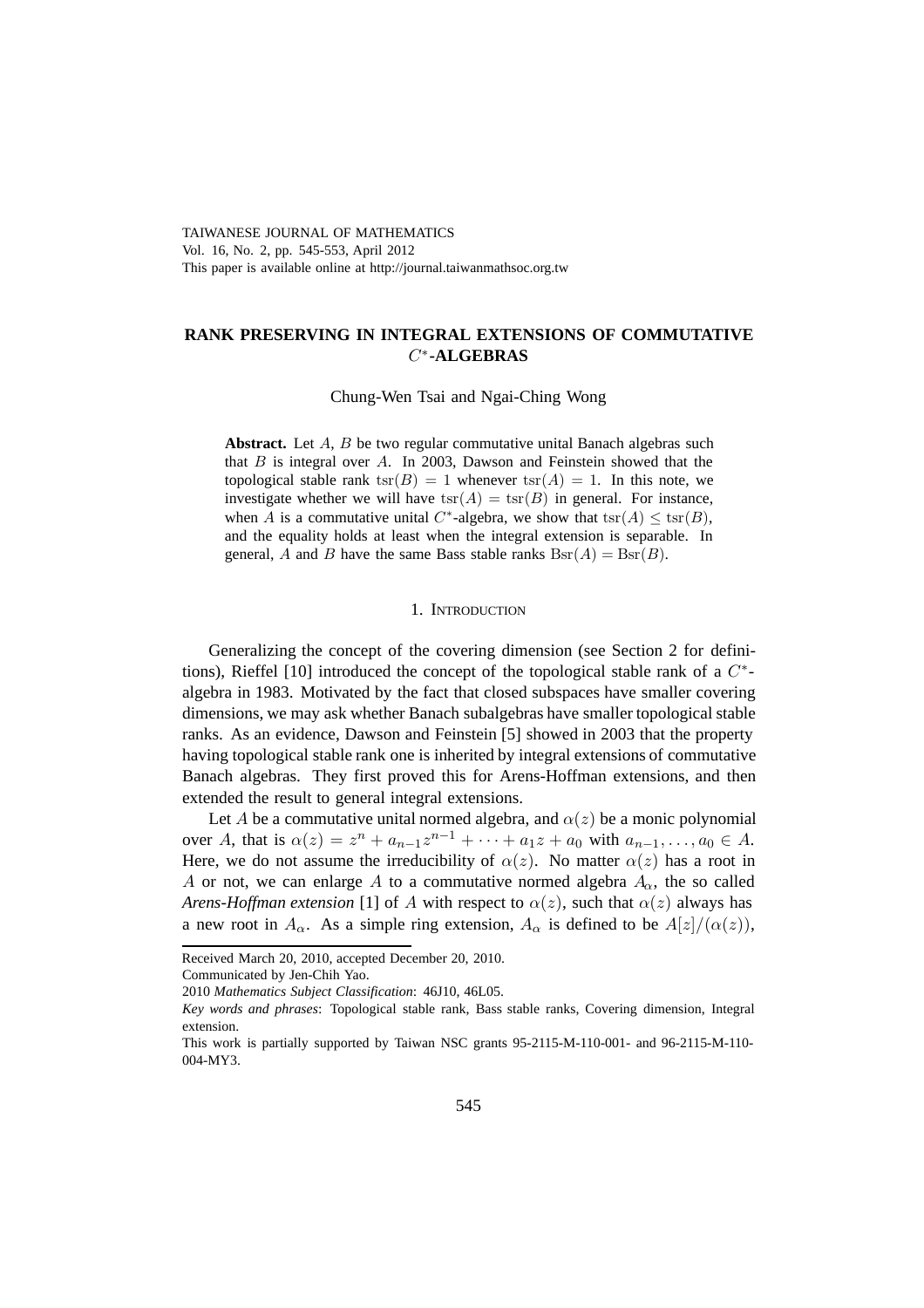where  $(\alpha(z))$  is the principal ideal in the polynomial ring  $A[z]$  generated by  $\alpha(z)$ . The norm of  $A_{\alpha}$  is defined by

$$
\|\sum_{i=0}^{n-1} b_i z^i + (\alpha(z))\| = \sum_{i=0}^{n-1} \|b_i\| t^i,
$$

where  $\sum_{i=0}^{n-1} b_i z^i \in A[z]$ , and t is any but fixed positive number such that  $t^n \ge \sum_{i=0}^{n-1} ||a_i||t^i$ . Note that  $A_\alpha$  is complete whenever A is. Arens and Hoffman show  $\sum_{i=0}^{n-1} ||a_i|| t^i$ . Note that  $A_\alpha$  is complete whenever A is. Arens and Hoffman show  $\mathbf{a}$  this extension is an isometry. Thus the algebraic and topological properties of that this extension is an isometry. Thus the algebraic and topological properties of  $A_{\alpha}$  should be closely tied with those of A.

A natural question arises: Which topological and/or algebraic properties of A will be preserved to  $A_{\alpha}$  under the Arens-Hoffman construction. The readers can refer to Dawson's paper [6, Table 2.2] for a list of partial answers to this question. Note that, in general, Arens-Hoffman extensions of a commutative unital  $C^*$ -algebra may not be a  $C^*$ -algebra. But from the table [6, Table 2.2], we know if the monic polynomial  $\alpha(z)$  is separable, that is, the discriminant (cf. [3]) of  $\alpha(z)$  is invertible in A, then the Arens-Hoffman extension preserves these properties: semisimplicity, self-adjointness and supnorm closedness. Therefore, equipped with the supnorm (the Gelfand norm),  $A_{\alpha}$  becomes a C<sup>\*</sup>-algebra if  $\alpha$  is separable. It follows from the Stone-Weierstrass Theorem that  $A_{\alpha} \cong C(\Sigma_{A_{\alpha}})$ , where  $\Sigma_{A_{\alpha}}$  is the maximal ideal space of  $A_{\alpha}$ . It follows from the open mapping theorem that the Arens-Hoffman norm and the supnorm are equivalent.

Dawson and Feinstein shows

**Theorem 1.** [5, Theorem 2.1]*. Let* A *be a commutative unital Banach algebra and*  $\alpha(z)$  *a monic polynomial over A. If*  $\text{tsr}(A) = 1$ *, then*  $\text{tsr}(A_\alpha) = 1$ *.* 

Using Theorem 1, they further show in [5] that if  $B$  is a commutative unital Banach algebra, which is an integral extension of  $A$  (i.e., every element in  $B$  is a root of a monic polynomial in  $A[z]$ , then  $\text{tsr}(A)=1$  implies  $\text{tsr}(B)=1$ . It is interesting to ask the question

*"whether the topological stable rank is inherited for Arens-Hoffman extensions, or generally, integral extensions of regular commutative unital Banach algebras, that is, whether we will always have*  $\text{tsr}(A) =$  $\operatorname{tsr}(A_{\alpha})$  *and*  $\operatorname{tsr}(A) = \operatorname{tsr}(B)$ *.*"

We shall show in Section 3 that they have equal Bass stable ranks  $\text{Bsr}(A) =$  $\text{Bsr}(A_{\alpha}) = \text{Bsr}(B)$ . Assuming A is a commutative unital C<sup>\*</sup>-algebra, we shall have  $\text{tsr}(A) \leq \text{tsr}(A_{\alpha})$ , and  $\text{tsr}(A) = \text{tsr}(A_{\alpha})$  if  $\alpha$  is separable. Moreover,  $\text{tsr}(A) \leq$  $\text{tsr}(B)$ , and  $\text{tsr}(A) = \text{tsr}(B)$  whenever the integral extension of A to B is separable.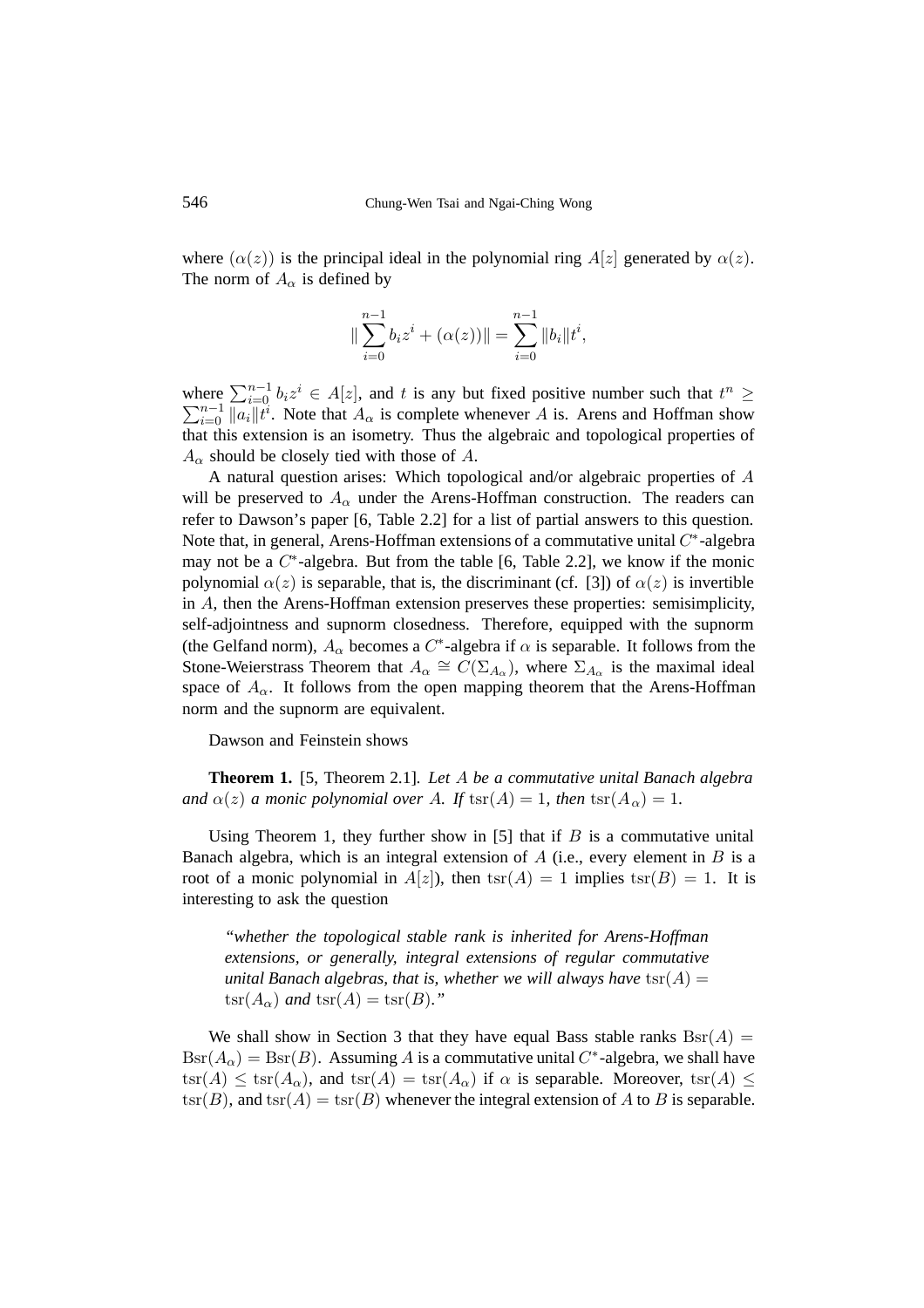More precisely, we will show that  $\dim \Sigma_A = \dim \Sigma_{A_\alpha} = \dim \Sigma_B$  and the assertions follow.

Finally, we would like to point out that although it might be possible to derive our results, Theorems 11 and 12, by using arguments in [9, Chapter 9, Proposition 2.16], here we give a seemingly more direct and more elementary proof, modelling on the one in a paper of Deckard and Pearcy [7, Theorem 1]. We hope this approach would provide more insights into the problem.

# 2. PRELIMINARIES

**Definition 2.** ([9, Chapter 3]). Let X be a topological space.

- (1) The *order* of a covering  ${U_{\lambda}}_{\lambda \in \Lambda}$  of X is the least integer n such that every point of X is contained in at most  $n + 1$  elements of  $\{U_{\lambda}\}_{{\lambda \in \Lambda}}$ . If no such integer exists, we say that the order is  $\infty$ .
- (2) The *covering dimension* dim X of X is the least integer n such that every finite open covering of X has an open refinement of order not exceeding  $n$ . If no such integer exists, we say that the covering dimension dim X is  $\infty$ .

**Theorem 3.** ([9, Chapter 3]). *Let* X *be a normal topological space.*

- (1) If Y is a closed subspace of X, then  $\dim Y \leq \dim X$ .
- (2) *If*  $X = \bigcup_{i \in \mathbb{N}} A_i$  *is a countable*  $F_{\sigma}$ -set covering of  $X$ *, then* dim  $X = \sup_{\sigma \in \mathbb{N}} A_{\sigma}$  $\sup_{i\in\mathbb{N}}\dim A_i$ .

**Theorem 4.** ([9, Theorem 3.5.6]). *Let* A *be a closed subset of a normal space* X. If  $\dim A \leq n$  and if  $\dim F \leq n$  for each closed subset F of X which does not *meet* A, then dim  $X \leq n$ .

**Theorem 5.** [9, Corollary 8.1.7]). *If a space* X *is the inverse limit (i.e. the projective limit) of an inverse system*  $\{X_\alpha, \pi_{\alpha\beta}\}_{{\alpha,\beta\in\Omega}}$  *of nonempty compact Hausdorff spaces with* dim  $X_{\alpha} \leq n$  *for each*  $\alpha$  *in*  $\Omega$ *, then* dim  $X \leq n$ *.* 

Let A be a unital Banach algebra. We use the notation  $Lg_n(A)$  (resp.  $Rg_n(A)$ ) to denote the set of *n*-tuples of elements of  $A$  which generates  $A$  as a left (resp. right) ideal, that is,  $A = \{\sum_{i=1}^{n} a_i x_i : a_i \in A\}$  (resp.  $A = \{\sum_{i=1}^{n} x_i a_i : a_i \in A\}$ )<br>whenever  $(x_i) \in La(A)$  (resp.  $Ba(A)$ ). In algebraic K theory, the elements of whenever  $(x_i) \in Lg_n(A)$  (resp.  $Rg_n(A)$ ). In algebraic K-theory, the elements of  $Lg_n(A)$  (resp.  $Rg_n(A)$ ) are traditionally called *left* (resp. *right*) *unimodular rows*.

In this note, we investigate two concepts of dimensions of Banach algebras. The first one is the Bass stable rank introduced by Bass [2].

**Definition 6.** ([2, Section 1.4]). The *Bass stable rank* Bsr(A) of a unital Banach algebra A is defined to be the least integer n such that for any  $(a_1, a_2, \ldots, a_n, a_{n+1})$ in  $Lg_{n+1}(A)$  there is a  $(b_1, b_2, \ldots, b_n)$  in  $A^n$  with

$$
(a_1 + b_1 a_{n+1}, a_2 + b_2 a_{n+1}, \dots, a_n + b_n a_{n+1}) \in Lg_n(A).
$$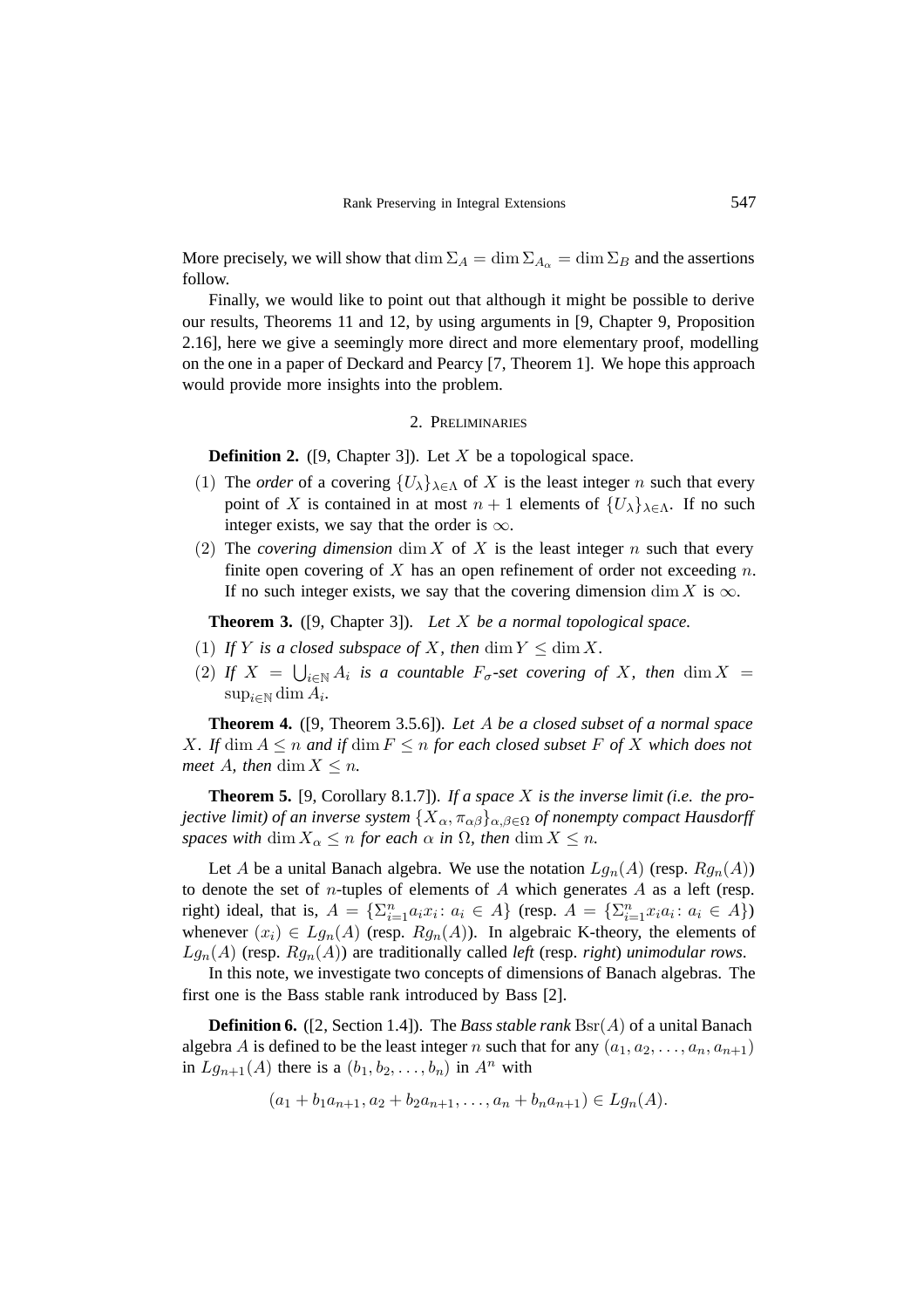If there is no such n then set  $\text{Bsr}(A) = \infty$ .

The second one is the topological stable rank introduced by Rieffel [10].

**Definition 7.** ([10, Definition 1.4]). By the *left* (resp. *right*) *topological stable rank* of a unital Banach algebra A, denoted by  $\text{lts}(A)$  (resp. rtsr(A)), we mean the least integer n such that  $Lg_n(A)$  (resp.  $Rg_n(A)$ ) is dense in  $A^n$  (in the product topology). If no such integer exists we set ltsr(A) =  $\infty$  (resp. rtsr(A) =  $\infty$ ). If A does not have an identity, then its topological stable rank is defined to be that of the Banach algebra  $A$  obtained from  $A$  by adjoining an identity.

For a commutative Banach algebra, it is clear that the left and right topological stable ranks are equal, and so is the case of a Banach algebra with a continuous involution. On the other hand, the left topological stable rank of a unital Banach algebra is 1 if and only if its right topological stable rank is 1. By definition, a unital Banach algebra has topological stable rank one if and only if it has a dense invertible group. We write  $\text{tsr}(A)$  for  $\text{ttsr}(A)$  in case  $\text{ttsr}(A) = \text{rtsr}(A)$ .

**Theorem 8.** ([4], [10])*. If* X *is a compact Hausdorff space, then*

$$
\operatorname{tsr}(C(X)) = \operatorname{Bsr}(C(X)) = \left[\frac{\dim X}{2}\right] + 1.
$$

*In general, for a regular commutative unital Banach algebra* A*, we have*

$$
tsr(A) \geq Bsr(A) = \left[\frac{\dim \Sigma_A}{2}\right] + 1,
$$

*where*  $\Sigma_A$  *is the maximal ideal space of A, and*  $[r]$  *is the greatest integral part of a real number* r*.*

We also need the following two results to prove our theorems.

**Lemma 9.** ([7, Lemma 2.2]). *Suppose* X *is any topological space. Let*

$$
P(x, z) = zn + an-1(x)zn-1 + \dots + a1(x)z + a0(x),
$$

*where all*  $a_i \in C(X)$ *. Fix an*  $x_0$  *in* X *and let*  $z_0$  *be a root of multiplicity*  $\mu$  *of the polynomial*  $P(x_0, z)$  *in*  $z \in \mathbb{C}$ *. If*  $\delta > 0$  *so that*  $P(x_0, z)$  *has no root other than*  $z_0$ *satisfying*  $|z - z_0| < \delta$ , then there is a neighborhood U of  $x_0$  such that for all x in U<sub>r</sub>, the polynomial  $P(x, z)$  has exactly  $\mu$  roots (counting multiplicities) satisfying  $|z-z_0|<\delta$ .

**Theorem 10.** ([8, Theorem 3.3])*. Let* A *be a commutative Banach algebra and* B an integral extension of A. If  $\pi^{-1}(h)$  *is an infinite subset of*  $\Sigma_B$  *for some*  $h \in \Sigma_A$ , then B is incomplete under any norm.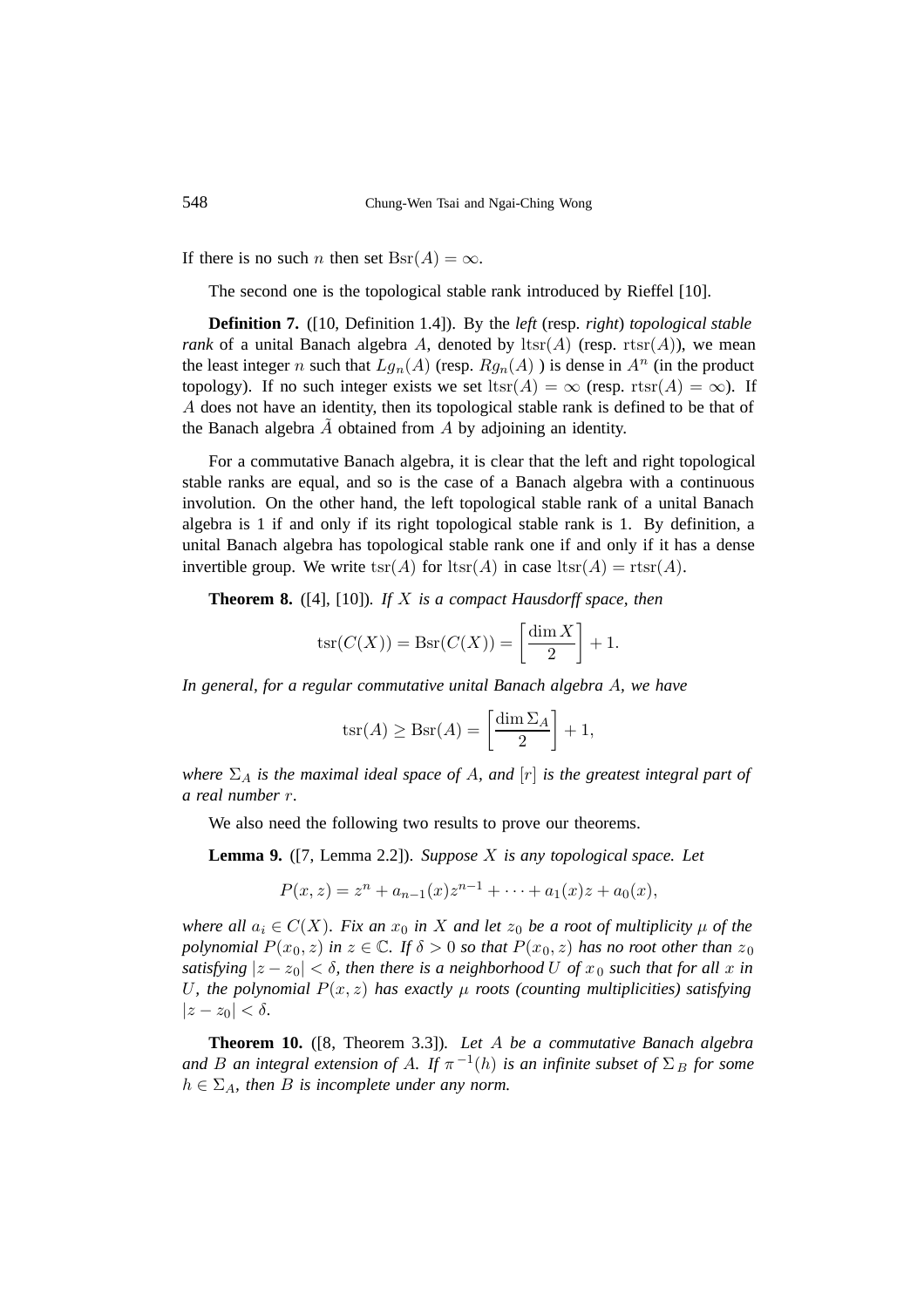### 3. THE RESULTS

**Theorem 11.** *Let* A *be a commutative unital normed algebra with maximal ideal space*  $\Sigma_A$ *, and let* 

$$
\alpha(z) = z^n + a_{n-1}z^{n-1} + \dots + a_1z + a_0
$$

*be a monic polynomial over* A with  $n > 1$ . Let  $A_{\alpha}$  be the Arens-Hoffman extension *of* A with respect to  $\alpha(z)$ *. Then* 

$$
\dim \Sigma_A = \dim \Sigma_{A_\alpha}.
$$

*Proof.* As mentioned in the paper of Arens and Hoffman [1], the maximal ideal space  $\Sigma_{A_{\alpha}}$  of  $A_{\alpha}$  is contained in  $\Sigma_A \times \{ \lambda \in \mathbb{C} : |\lambda| \leq 1 \}$ . More precisely,  $\Sigma_{A_{\alpha}}$  consists exactly of all  $(h, z)$  such that

$$
(h, z)(\alpha) = zn + an-1(h)zn-1 + \dots + a1(h)z + a0(h) = 0.
$$

We define  $P: \Sigma_A \times \mathbb{C} \to \mathbb{C}$  by

$$
P(h, z) = zn + an-1(h)zn-1 + \dots + a1(h)z + a0(h)
$$

and  $\pi: \Sigma_{A_{\alpha}} \to \Sigma_A$  by

$$
\pi(h, z) = h
$$
 or  $\pi(\tilde{h}) = \tilde{h}|_A$ , where  $\tilde{h} = (h, z) \in \Sigma_{A_\alpha}$ .

Note that for every  $h_0$  in  $\Sigma_A$ , there is a  $\delta > 0$  such that the closed balls  $B(z_i, \delta)$ in  $\mathbb C$  are pairwise disjoint, where  $z_i$  are distinct roots of the complex polynomial  $P(h_0, z)$ . From Lemma 9, there is a compact neighborhood  $V_{h_0}$  of  $h_0$  such that  $V_{h_0} = \pi(V_i)$  where  $V_i = (V_{h_0} \times \overline{B}(z_i, \delta)) \cap \Sigma_{A_\alpha}$  are pairwise disjoint compact neighborhoods of  $(h_0, z_i)$  and  $\pi^{-1}(V_{h_0}) = \bigcup V_i$ . Note that for every h' in  $V_{h_0}$ , the complex polynomial  $P(h', z)$  has exactly k roots (counting multiplicities) in the open balls  $B(z_i, \delta)$  as  $z_i$  is a root of  $P(h_0, z)$  of multiplicity k.

**Claim.** For every point  $(h_0, z_0)$  in  $\Sigma_{A_\alpha}$ , there are  $\sigma$ -compact neighborhoods  $U_{h_0}$  of  $h_0$  in  $\Sigma_A$  and  $U_{(h_0, z_0)}$  of  $(h_0, z_0)$  in  $\Sigma_{A_\alpha}$  such that

$$
\dim U_{h_0} = \dim U_{(h_0, z_0)}.
$$

We prove the claim by induction on the multiplicity of the root  $z_0$  of the complex polynomial  $P(h_0, z)$ .

Let  $(h_0, z_0)$  be in  $\Sigma_{A_\alpha}$  with  $z_0$  being a root of  $P(h_0, z)$  of multiplicity 1. By Lemma 9 with  $\delta > 0$  mentioned above,  $\pi|_{V_0}: V_0 \to V_{h_0}$  is a homeomorphism from the compact neighborhood  $V_0$  of  $(h_0, z_0)$  onto the compact neighborhood  $V_{h_0}$  of  $h_0$ . Set  $U_{(h_0, z_0)} = V_0$  and  $U_{h_0} = V_{h_0}$ . Then  $\dim U_{h_0} = \dim U_{(h_0, z_0)}$ .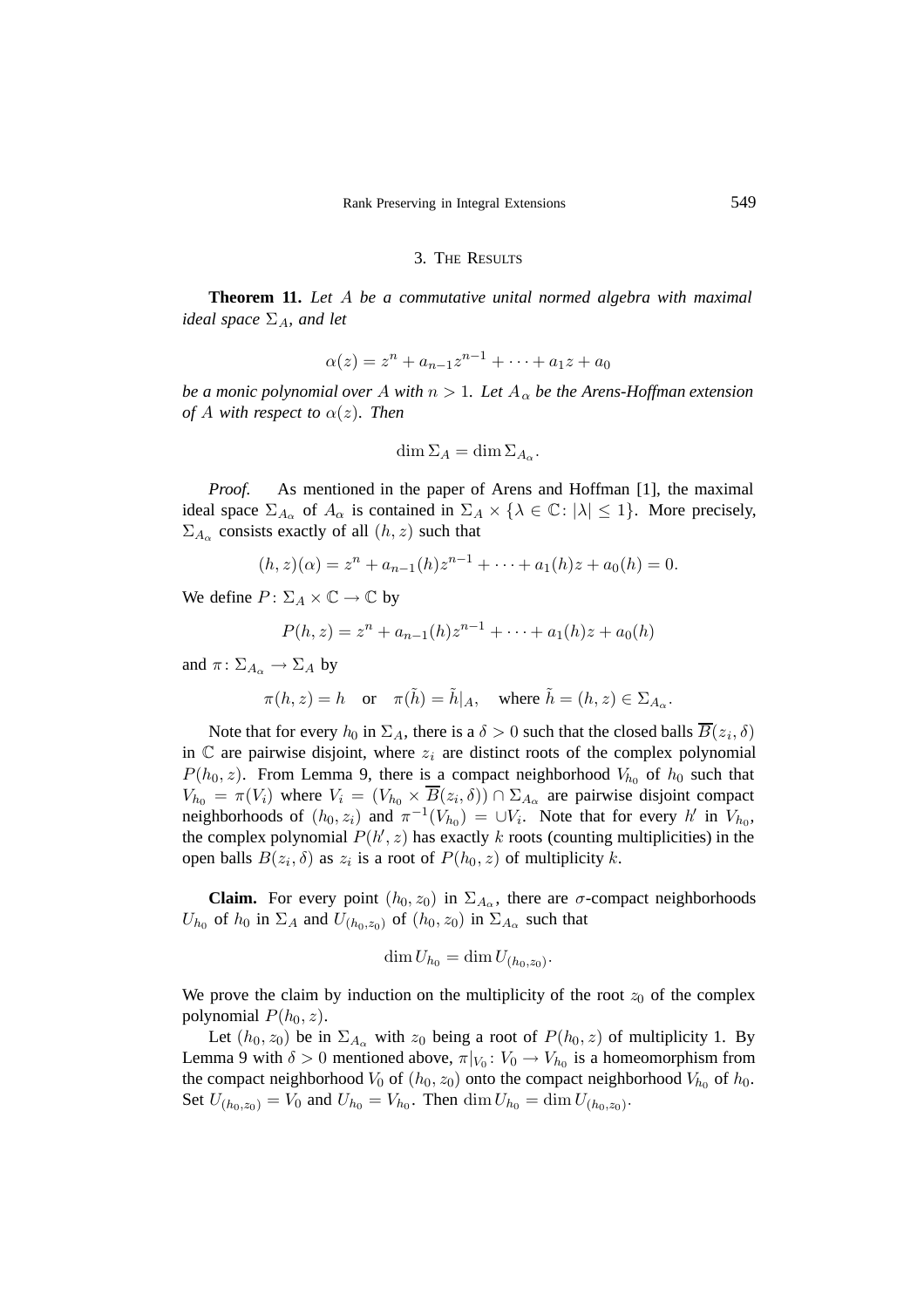550 Chung-Wen Tsai and Ngai-Ching Wong

Now suppose that for each  $(h_0, z_0)$  in  $\Sigma_{A_\alpha}$  with  $z_0$  being a root of  $P(h_0, z)$  of multiplicity less than k, there are  $\sigma$ -compact neighborhoods  $U_{h_0}$  of  $h_0$  in  $\Sigma_A$  and  $U_{(h_0,z_0)}$  of  $(h_0,z_0)$  in  $\Sigma_{A_\alpha}$  such that  $\dim U_{h_0} = \dim U_{(h_0,z_0)}$ . Let  $(h_0,z_0) \in \Sigma_{A_\alpha}$ with  $z_0$  being a root of  $P(h_0, z)$  of multiplicity k. By Lemma 9 with  $\delta > 0$ mentioned above, there is a compact neighborhood  $V_{h_0}$  of  $h_0$  such that for h' in  $V_{h_0}$ , the complex polynomial  $P(h', z)$  has exactly k roots (counting multiplicities)<br>in the open balls  $B(z_0, \delta)$ . Furthermore, we can assume that for  $h'$  in  $V_1$ , the in the open balls  $B(z_0, \delta)$ . Furthermore, we can assume that for h' in  $V_{h_0}$ , the complex polynomial  $P(h', z)$  has no root satisfying  $|z - z_0| = \delta$ . Let  $\mathcal{P}_m \subset V_{h_0}$  be the set of points  $h'$  for which  $P(h' \ z)$  has two distinct roots with distance not less the set of points h' for which  $P(h', z)$  has two distinct roots with distance not less than  $\frac{1}{n}$  $\frac{1}{m}$  and they lie in the open ball  $B(z_0, \delta)$ . Let  $\mathcal{P} = \bigcup_{m=1}^{\infty}$  $\mathcal{P}_m$ .

For h' in P, the complex polynomial  $P(h', z)$  has two distinct roots in the open  $B(z, \delta)$ . By Lemma 9, h' has a neighborhood such that for every point h in ball  $B(z_0, \delta)$ . By Lemma 9, h' has a neighborhood such that for every point h in this neighborhood,  $P(h, z)$  has two distinct roots in the open ball  $B(z_0, \delta)$ . Hence P is relatively open in  $V_{h_0}$  and thus  $V_{h_0} \setminus \mathcal{P}$  is relatively closed in  $V_{h_0}$ . For every h' in  $V_{h_0} \setminus \mathcal{P}$ , the polynomial  $P(h', z)$  has exactly one root of multiplicity k in the open ball  $B(z_0, \delta)$ . As argued for the case of multiplicity one above, we can prove that  $\dim(V_{h_0} \setminus \mathcal{P}) = \dim \pi^{-1}(V_{h_0} \setminus \mathcal{P}) \cap V_0$ .

We next show that  $P_m$  is relatively closed in  $V_{h_0}$  for  $m = 1, 2, \ldots$  If  $P_m$  is nonempty, let  $\{h_{\lambda}\}\$ be a net in  $\mathcal{P}_m$  such that  $h_{\lambda} \to h_1$  for some  $h_1$  in  $V_{h_0}$ , and for each  $\lambda$ , let  $z_{1\lambda}$  and  $z_{2\lambda}$  be roots of  $P(h_\lambda, z)$  satisfying  $|z_{1\lambda} - z_{2\lambda}| \ge \frac{1}{m}$  and  $|z_{1\lambda} - z_2| \le \delta$ . Choose a subpet  $\{h_\lambda\}$  of  $\{h_\lambda\}$  with the property that the nets  $\{z_{\lambda}\}$  $|z_{i\lambda} - z_0| < \delta$ . Choose a subnet  $\{h_{\gamma}\}\$  of  $\{h_{\lambda}\}\$  with the property that the nets  $\{z_{1\gamma}\}\$ and  $\{z_{2\gamma}\}\$  converge to some  $z_1$  and  $z_2$ , respectively. Then, since  $P(h, z)$  is jointly continuous in h and z,  $P(h_1, z_1) = P(h_1, z_2) = 0$ , and  $|z_1 - z_2| \ge \frac{1}{m}$ . By our previous arrangements we can not have  $|z_i - z_0| = \delta$ . So  $|z_i - z_0| < \delta$  for  $i = 1, 2$ . Thus  $h_1 \in \mathcal{P}_m$ , and consequently,  $\mathcal{P}_m$  is relatively closed and hence compact.

On the other hand,

$$
\mathcal{P}'_m := \pi^{-1}(\mathcal{P}_m) \cap V_0
$$

is also compact for each m. For each point  $(h', z')$  in  $\mathcal{P}'_m$ , we have  $z'$  is a root<br>of  $P(h' | z)$  of multiplicity less than k. By the induction hypothesis, there are  $\sigma$ of  $P(h', z)$  of multiplicity less than k. By the induction hypothesis, there are  $\sigma$ -<br>compact neighborhoods  $H_k$  of  $h'$  in  $\Sigma_k$  and  $H_k$   $\omega$  of  $(h' \gamma')$  in  $\Sigma_k$  such that compact neighborhoods  $U_{h'}$  of  $h'$  in  $\Sigma_A$  and  $U_{(h',z')}$  of  $(h',z')$  in  $\Sigma_{A_\alpha}$  such that  $\dim U_{h'} = \dim U_{h,h}$ . Consider the covering  $JU_{h,h}$  is  $(h, z) \in \mathcal{D}'$ . On  $\mathcal{D}'$  $\dim U_{h'} = \dim U_{(h',z')}$ . Consider the covering  $\{U_{(h,z)} : (h,z) \in \mathcal{P}'_m\}$  of  $\mathcal{P}'_m$ . By the compactness of  $\mathcal{P}'_m$ , it has a finite subcovering  $\{U_{(h_i,z_i)}: (h_i, z_i) \in \mathcal{P}'_m\}_{i=1}^n$ .<br>Let  $\tilde{\mathcal{P}}'$  and  $\tilde{\mathcal{P}}'$  and  $\tilde{\mathcal{P}}$  and  $\tilde{\mathcal{P}}'$  and  $\tilde{\mathcal{P}}'$  and  $\tilde{\mathcal{P}}'$  and  $\tilde{\mathcal{P}}'$ Let  $\tilde{\mathcal{P}}'_m = \bigcup_{i=1}^n U_{(h_i,z_i)}$  and  $\tilde{\mathcal{P}}_m = \bigcup_{i=1}^n U_{h_i}$ . Note that  $\tilde{\mathcal{P}}'_m$  and  $\tilde{\mathcal{P}}_m$  are  $\sigma$ -compact and dim  $U_i$  = dim  $U_i$ . Then the Sum Theorem (Theorem 3) inplies that and  $\dim U_{h_i} = \dim U_{(h_i,z_i)}$ . Then the Sum Theorem (Theorem 3) implies that  $\dim \tilde{\mathcal{P}}_m = \dim \tilde{\mathcal{P}}'_m.$ 

Let

$$
U_{h_0} = (V_{h_0} \setminus \mathcal{P}) \cup \bigcup_{m=1}^{\infty} \tilde{\mathcal{P}}_m = V_{h_0} \cup \bigcup_{m=1}^{\infty} \tilde{\mathcal{P}}_m
$$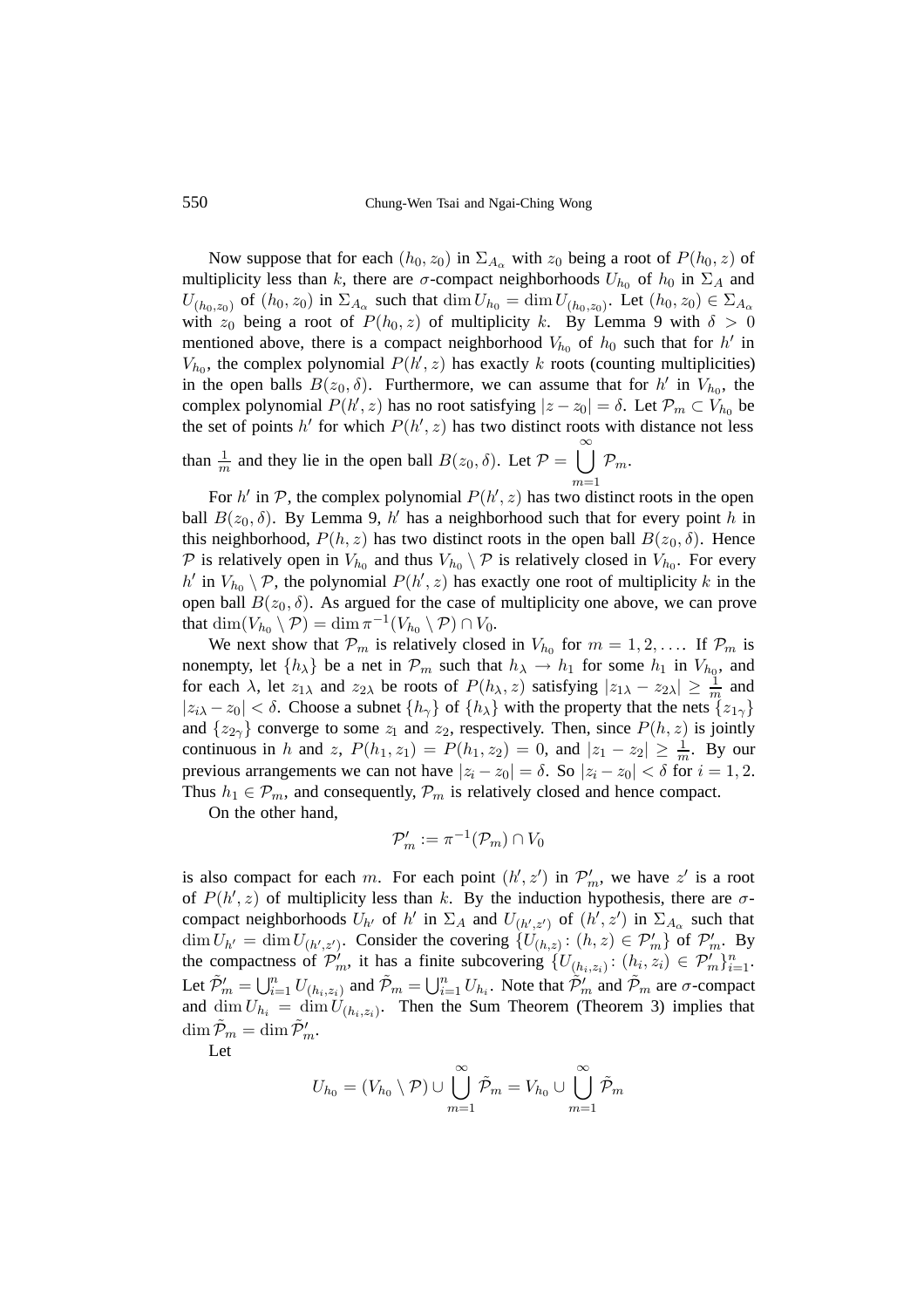and

$$
U_{(h_0,z_0)} = (\pi^{-1}(V_{h_0} \setminus \mathcal{P}) \cap V_0) \cup \bigcup_{m=1}^{\infty} \tilde{\mathcal{P}}'_{m} = V_0 \cup \bigcup_{m=1}^{\infty} \tilde{\mathcal{P}}'_{m}.
$$

Note that  $U_{h_0}$  and  $U_{(h_0,z_0)}$  are  $\sigma$ -compact neighborhoods of  $h_0$  and  $(h_0, z_0)$ , respectively. By the Sum Theorem again, we have  $\dim U_{h_0} = \dim U_{(h_0,z_0)}$ , and we have verified the claim.

Finally, using the compactness of  $\Sigma_A$  and  $\Sigma_{A_{\alpha}}$ , we see that  $\Sigma_{A_{\alpha}}$  and  $\Sigma_A$  have finite  $\sigma$ -compact neighborhood covering  $\{U_{(h_i,z_i)}\}_{i=1}^n$  and  $\{U_{h_i}\}_{i=1}^n$ , respectively.<br>Since  $\dim U_i = \dim U_i$ , for  $i = 1$ , is the Sum Theorem furnishes that Since  $\dim U_{h_i} = \dim U_{(h_i, z_i)}$  for  $i = 1, \ldots, n$ , the Sum Theorem furnishes that  $\dim \Sigma_A = \dim \Sigma_{A_\alpha}.$ 

**Theorem 12.** *Let* A *and* B *be commutative unital Banach algebras such that* B *is an integral extension of* A*. Then*

$$
\dim \Sigma_A = \dim \Sigma_B.
$$

*Proof.* Similar to the case of the Arens-Hoffman extension, we can embed  $\Sigma_B$ into the product space  $\Sigma_A \times \mathbb{C}^{B\setminus A}$  as the subset consisting of points  $(h, \{h_b\}_{b \in B\setminus A})$ such that  $h(\alpha)(h_b)=0$  whenever  $\alpha(b)=0$ , for all b in  $B\setminus A$  and for all  $\alpha$  in  $A[z]$ . In addition, for each  $b \in B \backslash A$ , fix a minimal monic polynomial  $\alpha_b$  in  $A[z]$  such that  $\alpha_b(b)=0$ . Let  $\Lambda = {\alpha_b : b \in B\backslash A}$  and  $\mathfrak F$  be the collection of all finite subsets of Λ. Then  $\Sigma_B$  is the limit of the inverse system  $\{\Sigma_{A_\alpha}, \pi_{\alpha\beta}\}_{{\alpha,\beta}\in\mathfrak{F}}$ . By Theorems 5 and 11, we have dim  $\Sigma_B \leq \sup \dim \Sigma_{A_0} = \dim \Sigma_A$ .

Now we prove the reverse inequality. By Theorem 10, we have  $\Sigma_A = \bigcup_{i=1}^{\infty} U_i$ where  $U_i$  is the collection of h in  $\Sigma_A$  which has at most i extensions in  $\Sigma_B$ . Every  $U_i$  is closed in  $\Sigma_A$  and thus compact. Note that

$$
U_1 \cong \pi^{-1}(U_1),
$$

where  $\pi : \Sigma_B \to \Sigma_A$  is defined by  $\pi(h, z) = h$ . Thus,  $\dim U_1 = \dim \pi^{-1}(U_1) \le$  $\dim \Sigma_B$  by Theorem 3(1). Suppose that  $\dim U_{i-1} \leq \dim \Sigma_B$ . For  $h \in U_i \backslash U_{i-1}$ , by definition h has exactly i extensions  $h_1, \ldots, h_i$  to B. Choose a point  $b \in B \backslash A$ such that  $h_j(b) \neq h_k(b)$ ,  $\forall 1 \leq j \leq k \leq i$ . By Lemma 9, h has a compact neighborhood  $U_h$  such that  $U_h \cap U_{i-1} = \emptyset$  and h has an extension belonging to  $U_h \times \overline{B}(h_i(b), \delta) \times \mathbb{C}^{B \setminus \{A \cup \{b\}\}}$  for  $1 \leq j \leq i$ . Then

$$
U_h \cap U_i \cong \pi^{-1}(U_h \cap U_i) \cap (U_h \times \overline{B}(h_1(b), \delta) \times \mathbb{C}^{B \setminus \{A \cup \{b\}\}}).
$$

It follows from Theorem 3(1) that  $\dim U_h \cap U_i \leq \dim \Sigma_B$ .

Let V be a closed subset of  $U_i$  such that  $V \cap U_{i-1} = \emptyset$ . By the above arguments, every point h in V has a compact neighborhood  $U_h$  such that  $\dim U_h \cap V \leq$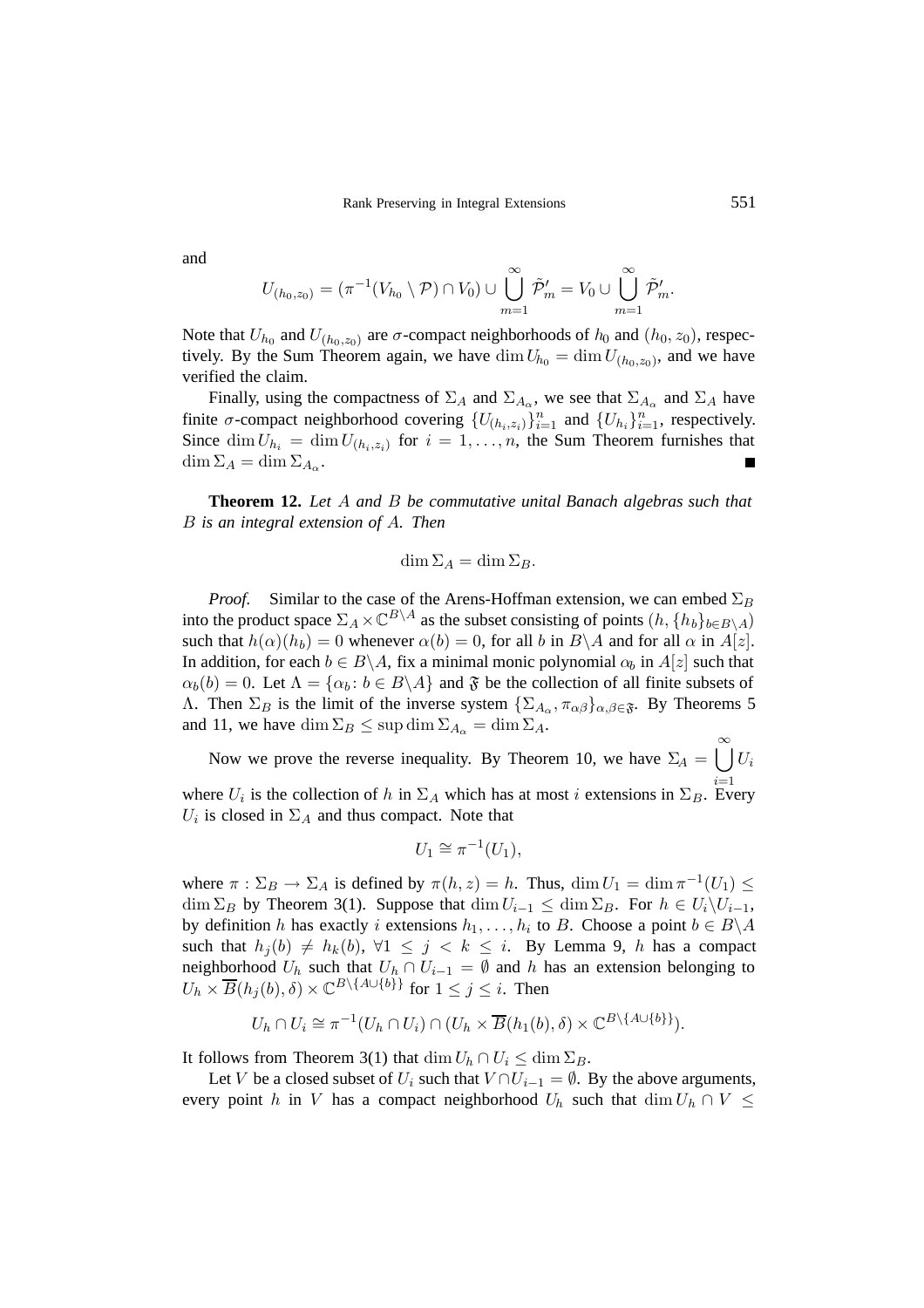$\dim U_h \cap U_i \leq \dim \Sigma_B$ . By the compactness of V,  $V = \bigcup_{m=1}^n U_{h_m} \cap V$ . Thus  $\dim V = \max_{v \in \mathcal{V}} \dim U_v \leq \dim \Sigma_B$ . By Theorem 4,  $\dim U_v \leq \dim \Sigma_B$ . By  $\dim V = \max \dim U_{h_m} \cap V \leq \dim \Sigma_B$ . By Theorem 4,  $\dim U_i \leq \dim \Sigma_B$ . By the induction hypothesis and Theorem 3(2), we have dim  $\Sigma_A = \sup_{i \in \mathbb{N}} \dim U_i \leq$  $\dim \Sigma_B$ .

**Theorem 13.** *Let* A *be a regular commutative unital Banach algebra.*

(1) Let  $\alpha(z) = z^n + a_{n-1}z^{n-1} + \cdots + a_1z + a_0$  be a monic polynomial over A *with*  $n > 1$ *. Then the Bass stable ranks satisfy* 

$$
Bsr(A) = Bsr(A\alpha).
$$

(2) *Let* B *be a regular integral extension of* A*. Then the Bass stable ranks satisfy*

$$
Bsr(A) = Bsr(B).
$$

*Proof.*

- (1) Since A is a regular commutative Banach algebra,  $A_{\alpha}$  is also regular (see, e.g. [6]). So case (1) reduces to case (2).
- (2) By Theorem 8 and Theorem 12, we have

$$
Bsr(A) = \left[\frac{\dim \Sigma_A}{2}\right] + 1 = \left[\frac{\dim \Sigma_B}{2}\right] + 1 = Bsr(B).
$$

**Theorem 14.** *Let* A *be a commutative unital* C∗*-algebra.*

(1) Let  $\alpha(z) = z^n + a_{n-1}z^{n-1} + \cdots + a_1z + a_0$  be a monic polynomial over A *with*  $n > 1$ *. Then the topological stable ranks satisfy* 

$$
\operatorname{tsr}(A) \le \operatorname{tsr}(A_{\alpha}).
$$

*They are equal if*  $\alpha(z)$  *is separable.* 

(2) *Let* B *be a regular integral extension of* A*. Then*

$$
\operatorname{tsr}(A) \leq \operatorname{tsr}(B).
$$

*If, in addition, every element in* B *is a root of a separable monic polynomial over* A*, then*

$$
\operatorname{tsr}(A) = \operatorname{tsr}(B).
$$

*Proof.*

(1) By Theorems 8 and 11, we have  $\operatorname{tsr}(A) \le \operatorname{tsr}(A_0)$ . If  $\alpha(z)$  is separable,  $A_0$ is a C<sup>\*</sup>-algebra in the supnorm. Thus,  $\text{tsr}(A) = \text{tsr}(A_\alpha)$ .